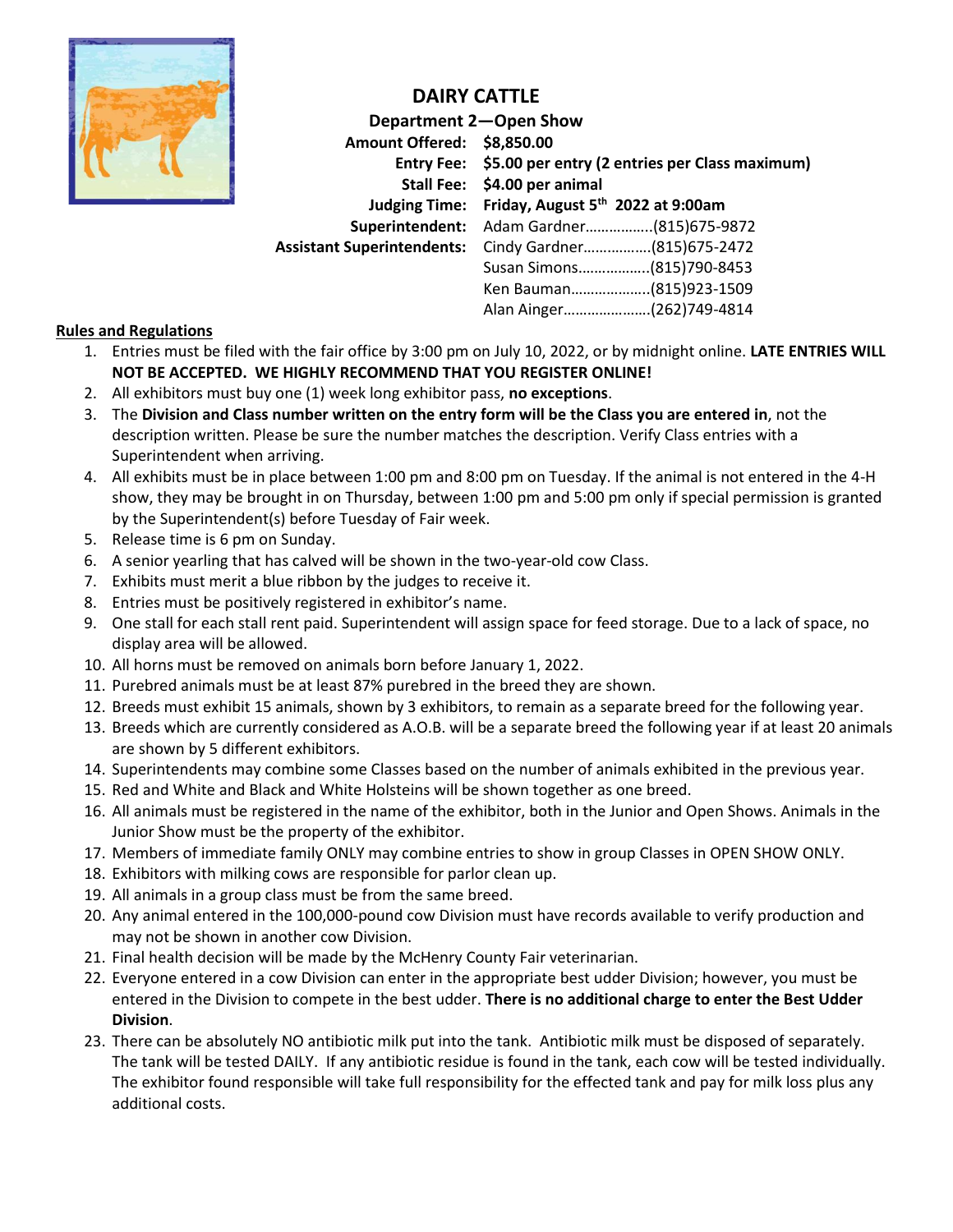24. **While exhibiting on the McHenry County Fairgrounds, owners of animals in need of additional nutritional supplements or medical attention must let the superintendent know immediately AND have the Fair Veterinarian fill out and sign off on the Veterinarian Treatment Form. Any forced substances used on breed or market animals while on fairground property, must be approved by the Fair Veterinarian. NO EXCEPTIONS!**

**Premiums** First-\$35; Second-\$30; Third-\$25; Fourth-\$20; Fifth-\$15; Sixth-\$10; Seventh-\$8 Grand Champion Holstein: Banner Jr Champion Holstein: Rosette Grand Champion Jersey: Banner Res. Jr Champion Holstein: Rosette Grand Champion A.O.B.: Banner Jr Champion Jersey: Rosette Reserve Grand Champion Holstein: Banner Res. Jr Champion Jersey: Rosette Reserve Grand Champion Jersey: Banner **Jreserve Grand Champion Jersey: Banner** Jreserve A.O.B.: Rosette Reserve Grand Champion A.O.B.: Banner Res Jr Champion A.O.B: Rosette

Grand Champion Over All Breeds: \$150.00 and Banner Jr Grand Champion Over all Breeds: \$75 and Rosette

**Best Udder Award:** Winners from each Best Udder Cow Division will receive \$15.00

#### **Class Definitions**

Spring Heifer Calf– born between March 1, 2022 and May 31, 2022 Winter Heifer Calf– born between December 1, 2021 and February 28, 2022 Fall Heifer Calf– born between September 1, 2021 and November 30, 2021 Summer Yearling Heifer– born between June 1, 2021 and August 31, 2021 Spring Yearling Heifer– born between March 1, 2021 and May 31, 2021 Winter Yearling Heifer– born between December 1, 2020 and February 28, 2021 Fall Yearling Heifer– born between September 1, 2020 and November 30, 2020

Cow, Junior 2 year old– born between March 1, 2020 and August 31, 2020 Cow, Senior 2 year old– born between September 1, 2019 and February 28, 2020 Cow, Junior 3 year old– born between March 1, 2018 and August 31, 2018 Cow, Senior 3 year old– born between September 1, 2018 and February 28, 2019 Cow, 4 year old– born between September 1, 2017 and August 31, 2018 Cow, 5 year old– born any time before August 31, 2017 Cow, Dry Cow, 3 years old and older– born before August 31, 2017

#### **Ribbons Not given for the following classes:**

Produce of Dam– 2 animals any age, from same dam Dam and Daughter– any age owned by the exhibitor Special Herd– 3 animals bred and owned by the exhibitor Junior Herd– 3 animals, fall yearling and under, 1 bred, owned by exhibitor Dairy Herd– 3 animals, at least one of milking age, all owed by exhibitor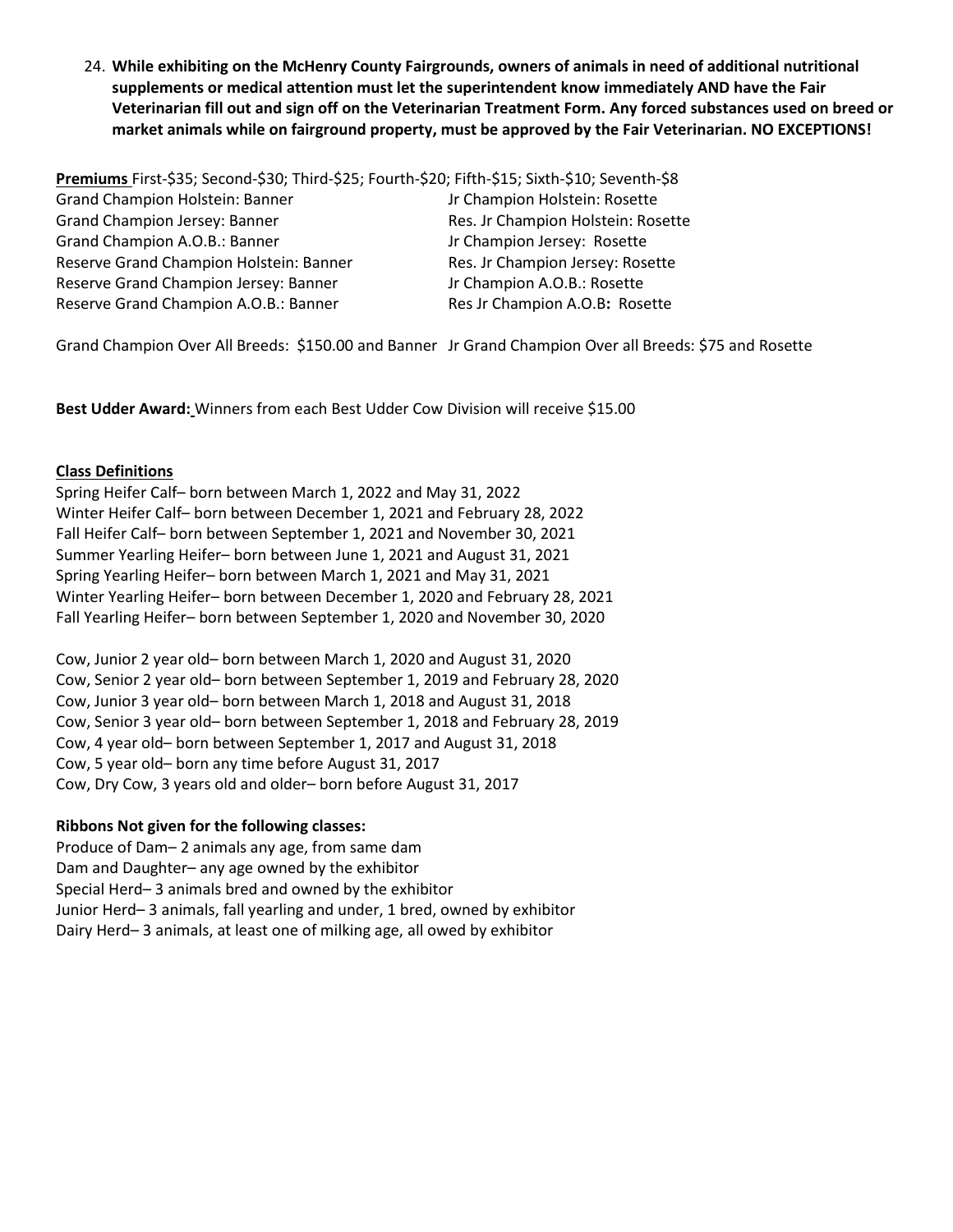| <b>Division</b> | <b>Class</b>                           |                                          |  |  |
|-----------------|----------------------------------------|------------------------------------------|--|--|
| A Holstein      | 1 Spring heifer calf                   | 15 Best udder: cow, senior 3 year old    |  |  |
| <b>B</b> Jersey | 2 Winter heifer calf                   | 16 Cow, 4 years old                      |  |  |
| <b>C</b> A.O.B. | <b>3</b> Fall heifer calf              | 17 Best udder: cow, 4 years old          |  |  |
|                 | 4 Summer yearling heifer               | 18 Cow, 5 years old and over             |  |  |
|                 | 5 Spring yearling heifer               | 19 Best udder: cow, 5 years old and over |  |  |
|                 | 6 Winter yearling heifer               | 20 100,000 pound cow                     |  |  |
|                 | 7 Fall yearling heifer                 | 21 Best udder: 100,000 pound cow         |  |  |
|                 | 8 Cow, junior 2 years old              | 22 Dry cow, 3 years old and over         |  |  |
|                 | 9 Best udder: cow, junior 2 years old  | 23 Produce of dam                        |  |  |
|                 | 10 Cow, senior 2 years old             | 24 Dam and daughter                      |  |  |
|                 | 11 Best udder: cow, senior 2 years old | 25 Special herd                          |  |  |
|                 | 12 Cow, junior 3 years old             | 26 Junior herd                           |  |  |
|                 | 13 Best udder: cow, junior 3 year old  | 27 Dairy herd                            |  |  |
|                 | 14 Cow, senior 3 years old             |                                          |  |  |

## **JUNIOR DAIRY CATTLE PEE-WEE SHOW Registration, In-person only will be Sunday, August 7 at 10:00** Show Time will be announced at Registration No entry fee 1. **Two age groups for Exhibitors as of September 1, 2021:** 4 years & under and 5 to 8 years old (non 4-Her). Registration is limited to the first 24 children. 12 in 4 years & under and 12 in 5 to 8 years old. 2. Registration will begin at 10 am near Dairy Barn. 3. Animal shown must be of calf age (spring, winter or fall calf) 4. All animals exhibited must comply with general health regulations of fair. 5. No premiums will be paid. 6. Dairy Show dress code. i.e. white pants and heavy shoes. T-shirt will be provided.